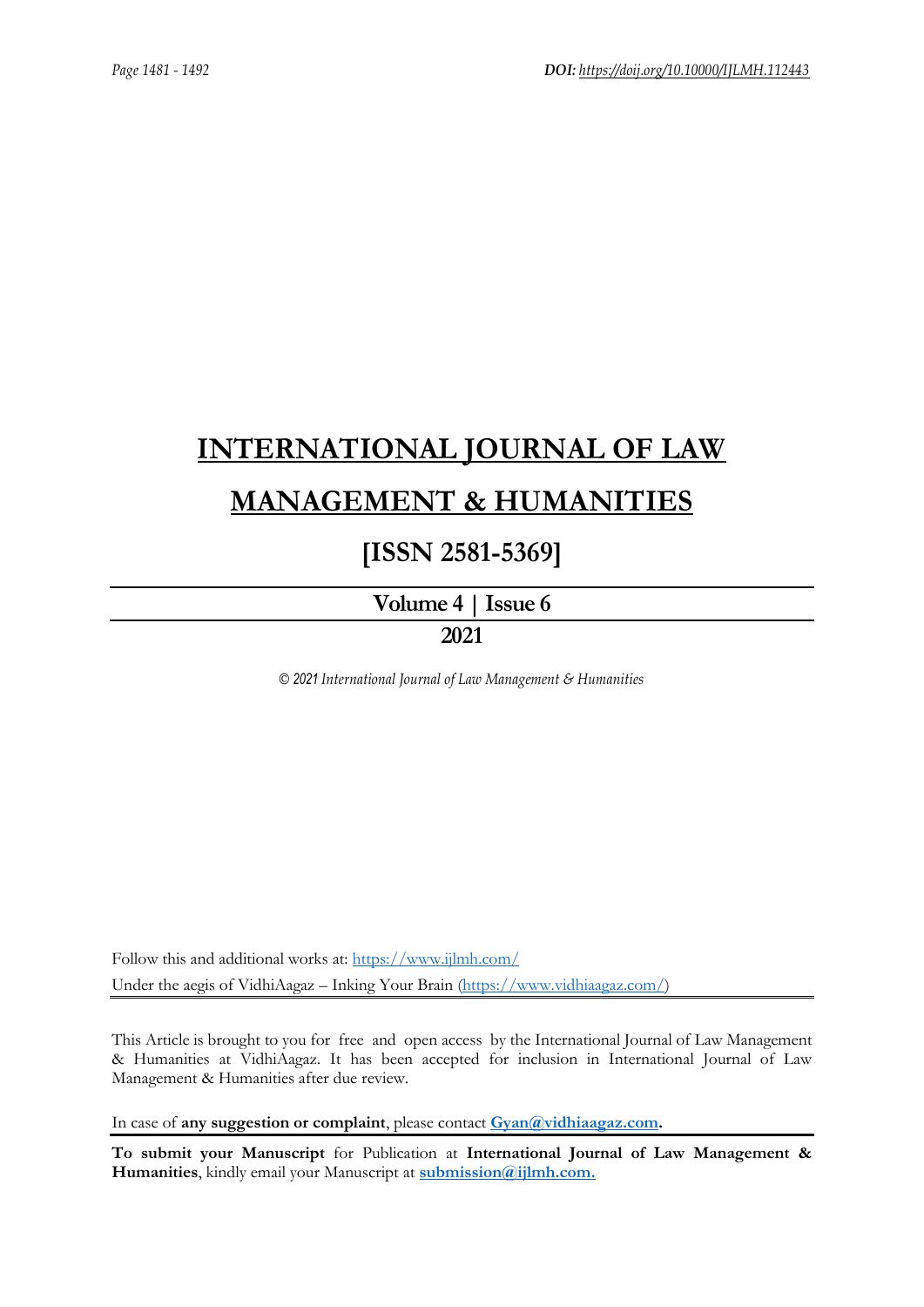# **Analysis of Existing Celebrity Rights**

#### **POOJA GAUTAM<sup>1</sup>**

#### **ABSTRACT**

*The digitalization is changing the creative landscape by generating opportunities for some and challenges for others. This new media is such a rapidly developing area that new terms are produced almost every day. Generally, traditional intermediaries such as film studios, record labels etc. are far less scalable than online Intermediaries and have been substituted by them, for example Spotify and Netflix. Although both Spotify and Netflix still works with record labels and studios and this is because it takes heavy investment to bring a new artist or film to market. Keeping in pace with the rapid development in Digital media there is another urging issue for discussion i.e. need to protect celebrities and famous personalities from unfair scrutiny. The public image of a celebrity is of great value but there right of publicity and the right to commercial use of their identity are always infringed for that reason a celebrity enjoys a unique right called as celebrity right. Celebrity rights may be protected using trademark law, copyright law and passing off action. So, there is an urgent need to recognize celebrity rights within the realm of intellectual property rights and to secure them against any harm.*

### **I. INTRODUCTION**

It Celebrity status is usually a reward for success which is earned by skill or wit. With these new online mediators, celebrities' privacy rights are constantly violated in various ways through third parties. The right of publicity and the right of commercial use of their identity are constantly violated. Private details of the celebrity are disclosed to the public and are also sometimes defamatory and misleading, portraying him in a false light. There have been incidents where photos of celebrities are used in unauthorized advertising. Therefore, it is urgent to recognize celebrity rights within the realm of intellectual property rights (IPR) and to secure them against any harm. There are a bundle of rights to protect IPR infringement of celebrities which includes publicity rights, reproduction rights, distribution rights, rental and lending rights, making available rights, personality rights, privacy rights and so on but majorly rights of a celebrity can be categorized under three kinds:

(i) Personality/ Moral Rights

<sup>&</sup>lt;sup>1</sup> Author is an Assistant Professor at UPES, dehradun, India.

<sup>© 2021.</sup> International Journal of [Law Management & Humanities](https://www.ijlmh.com/) [ISSN 2581-5369]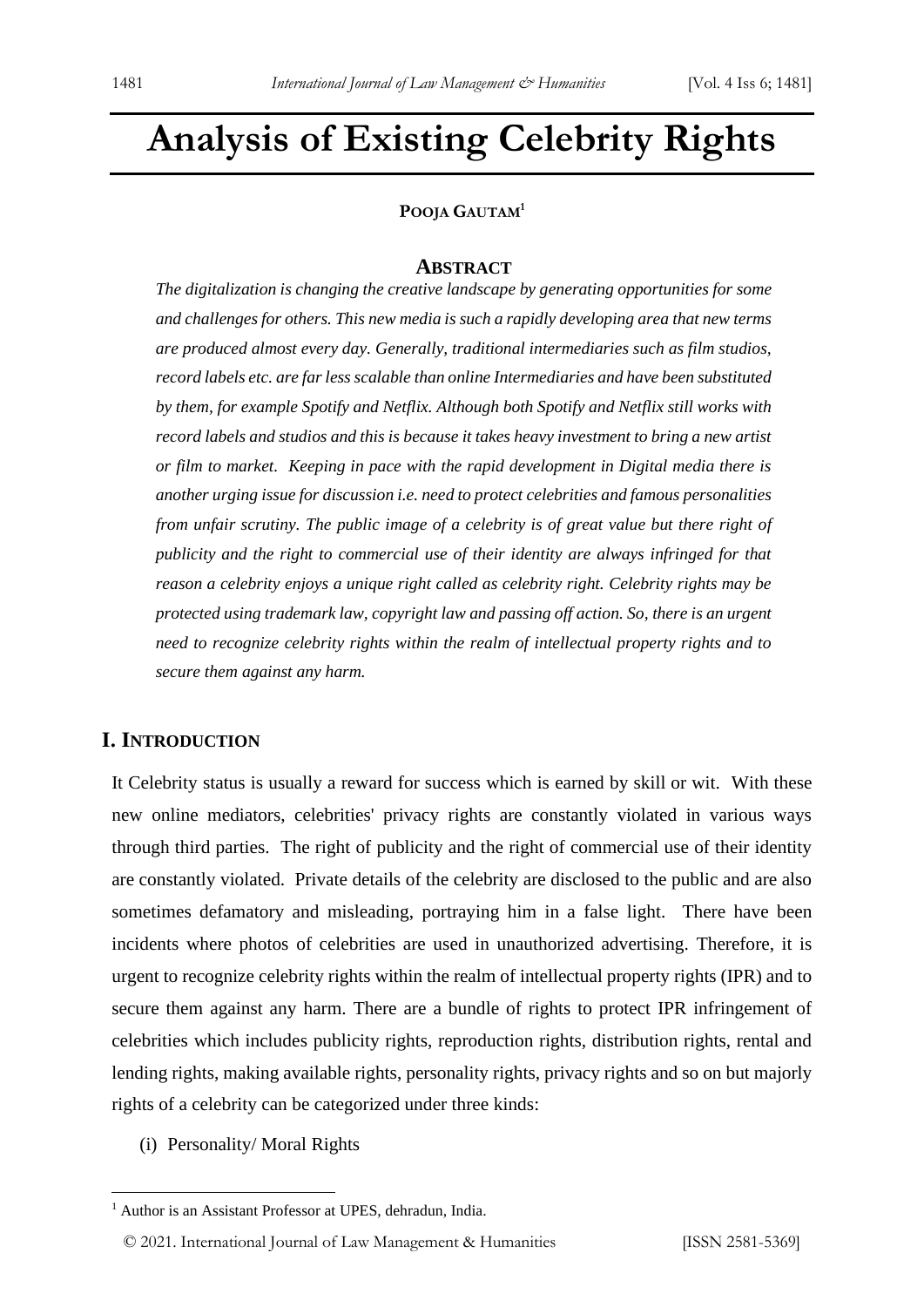- (ii) Privacy Rights
- (iii) Merchandising/ Publicity Rights

#### **II. WHO IS A CELEBRITY?**

While discussing celebrity rights, we must first understand what the term celebrity means. In addition, it is also important to remember that celebrities have the exclusive right to harness the value of their existence. Today, actors, creators, artists, politicians, models, athletes, musicians, singers, television personalities, well-known business leaders and those who are trying to attract public attention, to determine the celebrity, public opinion is the main criterion for determining whether a person is a celebrity or not. In the case of Martin Luther King Jr Center for Social Change v American Heritage Products Inc<sup>2</sup>, it was enunciated that the term celebrity should be interpreted in a broader sense to encompass more than the traditional categories of movie actors, rock stars and ball players. Under the 'direct commercial exploitation of identity' test, when an unauthorized use of a person's identity is made that is both in nature and commercial in motivation, the person whose identity has been misappropriated has by definition become a celebrity for right of publicity purposes. <sup>3</sup>Indian copyright law does not define the word 'celebrity'; however, reference may be made to Article 2 (qq) of the law defining the artist. An artist can be anyone such as an actor, singer, musician, dancer, acrobat, juggler, conjurer, snake charmer and speaker. Basically, everyone who puts on a show is an artist. An artist is not always a celebrity, and a celebrity may not be an artist at all. Section 38 of the Copyright Law grants a special right called enforceable right to any artist who performs or participates in a performance in connection with this performance and this right remains valid for up to fifty years from the start of the following calendar year in which the return is realized. Clause 3 of the section 38 states that during the continuance of a performer's right in relation to any performance, any person who, without the consent of the performer, makes a sound recording or visual recording of the performance or reproduces a sound recording or visual recording of the performance etc, shall subject to the provisions of section 39, be deemed to have infringed the performer's right.<sup>4</sup>

<sup>&</sup>lt;sup>2</sup> Martin Luther King Jr Center for Social Change v. American Heritage Products Inc, 694 F.2d 674 (11th Cir 1983).

<sup>3</sup> Hetherington Lee, *Direct commercial exploitation of identity: A new age for the right to publicity*, Columbia-VLA Journal of Law and the Arts, 17 (1992) 1.

<sup>4</sup> B. Banerjee, *Celebrity rights: A legal overview*, http://www.legalserviceindia.com/article/l139-Celebrity-Rights.html.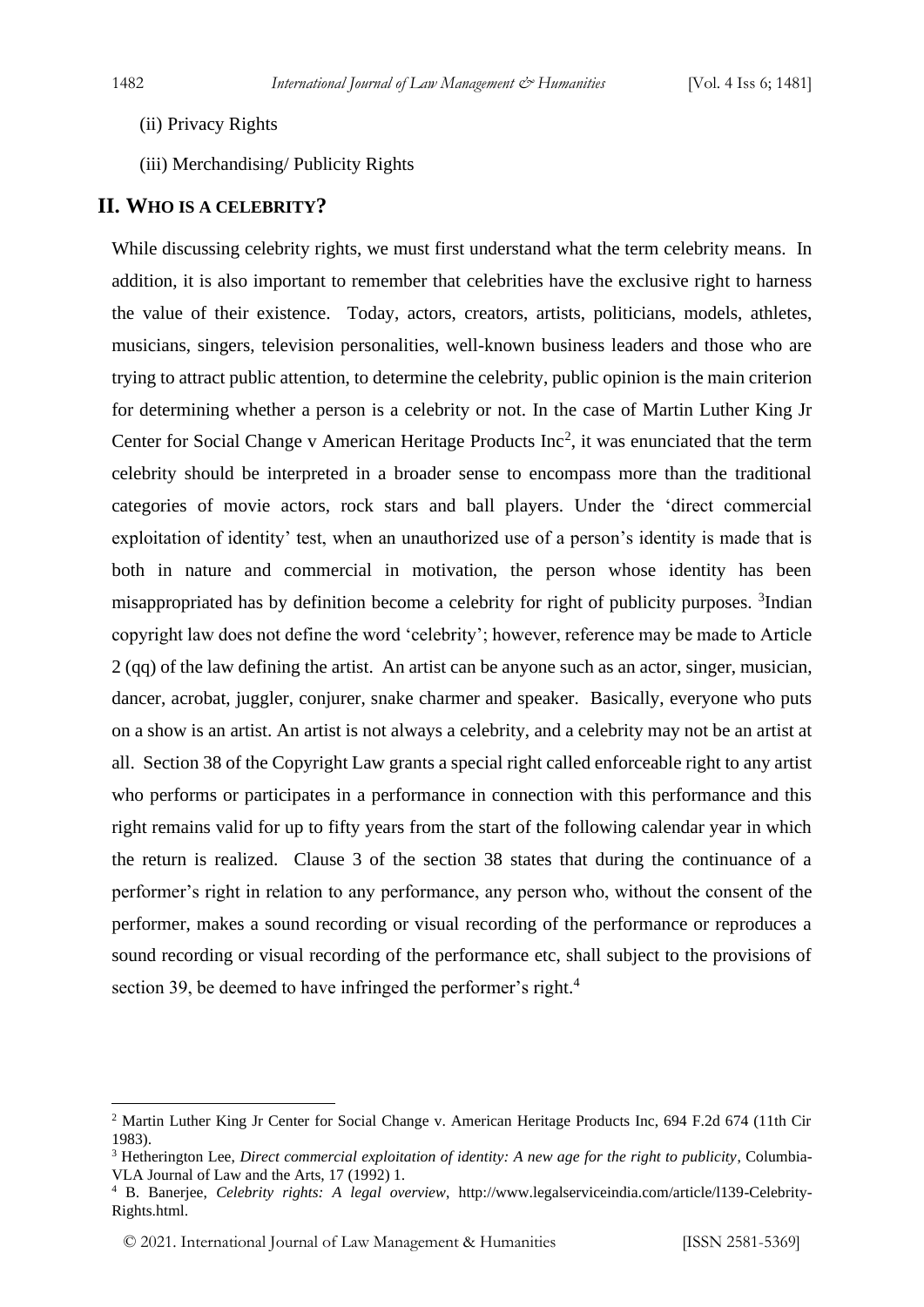#### **III. REQUISITE TO SAFEGUARD CELEBRITY RIGHT**

Primarily, celebrity rights can be granted and licensed for commercial purposes. In today's environment, advertising is associated with an enormous amount of money and the public image of a celebrity is of enormous value. Recognition of this valuable asset as property means that, like any other intellectual property, it would be subject to tax as an asset. This creates a financial incentive for the public and the celebrities themselves are sufficiently rewarded for their moral right to the money they earn from their reputation. Secondly, the right to advertise is hereditary. Therefore, a celebrity's descendants can benefit from the popularity that the celebrity created during his lifetime and third, to protect the performers by following:

- (i) Reduce the feeling of insecurity of performers due to fears of technological unemployment, including replacing musicians with recorded music
- (ii) Preventing Bootlegging
- (iii)Control the exploitation of artists who cannot manage the situation alone

#### **IV. OBLIGATIONS AND REMEDIES**

Celebrity rights can be protected by trademark law, copyright law and passing off action. Any violation of an actor's property or recording rights therefore constitutes a violation of the legal obligation.

#### **Trademark –**

Trademark registration has two meanings when it comes to celebrity rights. Firstly, the registration of a mark of an aspect of a celebrity's personality indicates that the celebrity is open to the transfer or authorization of his personality for commercial purposes in the class of goods and services for which the registration is requested. Secondly, celebrity can protect these aspects of his personality from unauthorized use. In contrast to the tort or Trade Practices Act of 1974, trademark registration is unique in that it offers a potential form of protection for the personality of celebrities.<sup>5</sup> In India, celebrities and business partners may enjoy some protection from trademark law, but this protection may be limited in scope. Section 2 (1) of the Indian Trademarks Act 2000 allows the registration of any sign that distinguishes one person's goods and services from another, each word including the personal name, the design, the number and form of the products or their packaging as a trademark. Indian courts have

<sup>5</sup> Black Hilary May, *The role of Trademark law in the protection of celebrity personality*, Media & Arts Law Review, 7(2) (2002) 105, 106.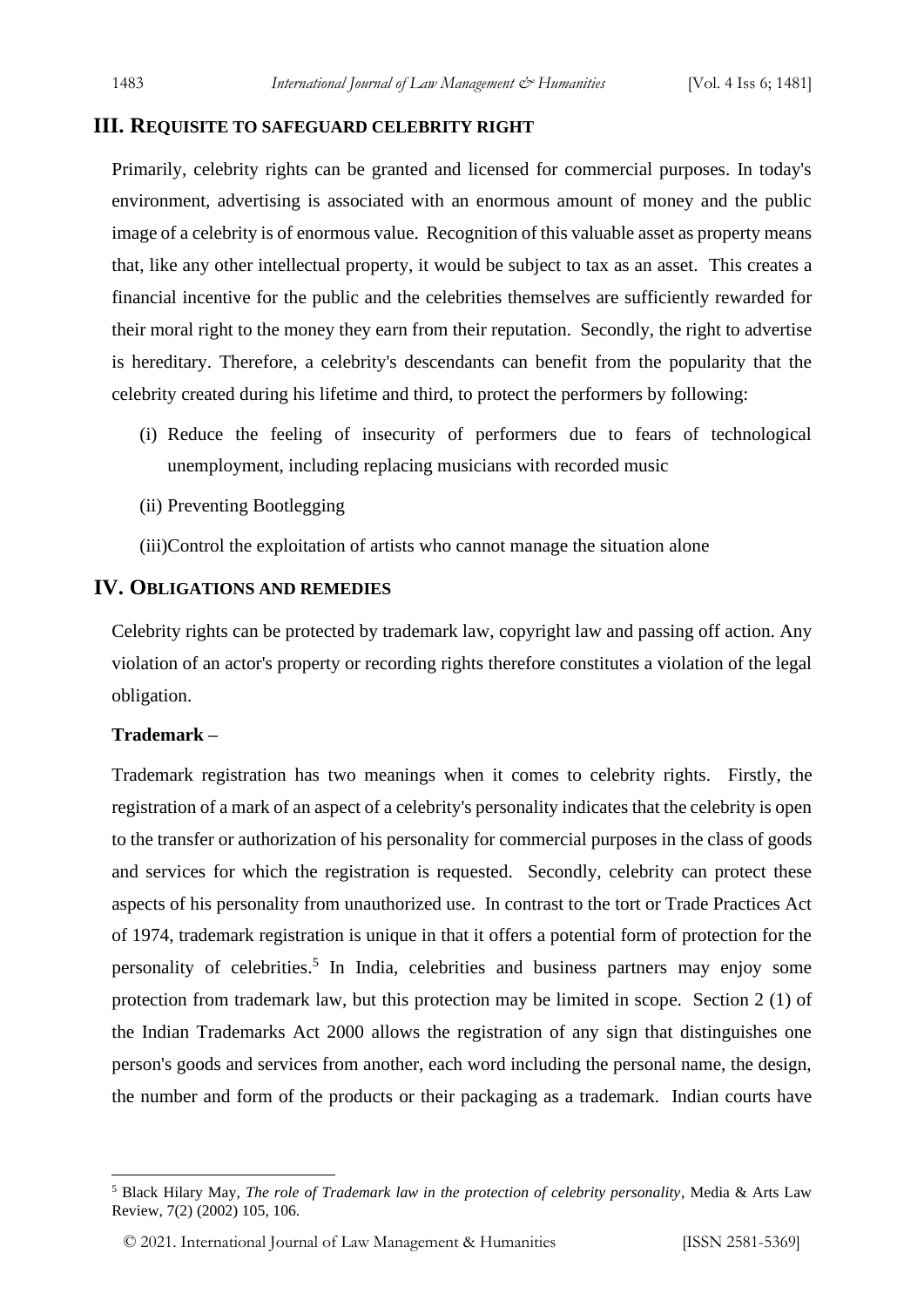protected film titles, characters and names under trademark law.<sup>6</sup> The first case in which characters were marketed in India was Star India Private Limited v. Leo Burnett India Pvt. Ltd<sup>7</sup>, but case law is still emerging and character merchandising is an area that needs to be developed in India.

#### **Copyright –**

There is little clarity as to the characteristics of celebrity rights that can be protected under copyright law. In Sim v. Heinz & co. ltd. <sup>8</sup>the court said copyright is not granted for a person's voice, similarity or other identifications. Copyright grants exclusive, albeit limited, property rights and enables celebrities to authorize the reproduction, creation of a derived image, sale or display of, for example, a photo commissioned by others.<sup>9</sup> To file a copyright claim, a person must be able to prove ownership of the copyright in the image and the copy of that image. In celebrity photography, the biggest problem facing celebrities is ownership. In the case of books by famous authors, any adaptation, provided that it is original, can always be protected by copyright. Indian intellectual property law since 1957 protects sketches, drawings, etc that fall into the category of works of art. Section 14 of the Copyright Law reserves the exclusive right to authorize third parties to reproduce the work in any form whatsoever, including the conversion of a two-dimensional work into a work in three dimensions and vice versa. The courts have extended this protection to fictional persons who fall into the category of artistic work. In the case of Raja Pocket Books v. Radha Pocket Books<sup>10</sup>,Nagraj - the snake king, a popular character in the children's comic, is said to be protected by copyright. However, the name or image of the celebrity in India is not copyrighted.

#### **Passing off action –**

The passing off action is important in cases of personalitymerchandising, in which the name, similarity or performance characteristics of a person are used. In general, a measure of disclosure is an action against the goodwill of a person or damage to reputation caused by a false declaration by another person attempting to transfer his assets or his business as property of another person. A redistribution action can lead to an unauthorized exploitation of the good will or reputation of a celebrity, indicating an incorrect approval of the products by the celebrity. Likewise, illegal possession of personality could result in crime, as celebrity has exclusive marketing to acquire personality. Indian law recognizes personality rights only when

<sup>6</sup> Titus Advocates 2008, *Indian guide: Character merchandising in India*, https://www.asialaw.com/ .

<sup>7</sup> Star India Pvt. Ltd. v. Leo Burnett India (Pvt.) Ltd., (2003) 2 B C R 655.

<sup>8</sup> Sim v. Heinz & Co. Ltd., 1 WLR 313 1995.

<sup>&</sup>lt;sup>9</sup> M Prather, *Celebrity copyright law*, http://www.ehow.com/about\_6461739\_celebrity-copyright-law.html .

<sup>10</sup> Raja Pocket Books v. Radha Pocket Books, 1997(40) DJR 791.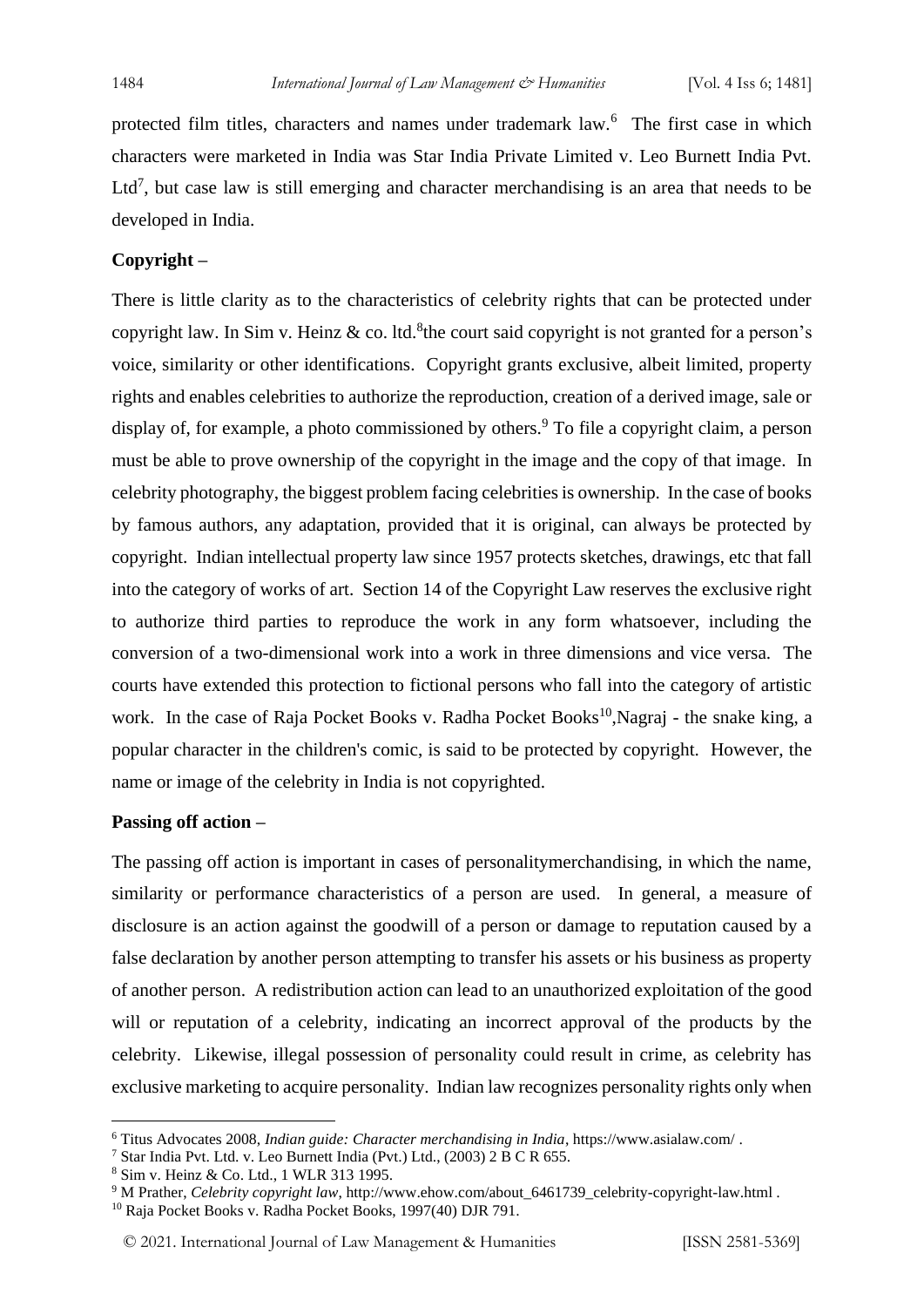the character or person has obtained independent public recognition. In the Mirage Studios v. Counter Feat Case, also known as Ninja Turtle  $case<sup>11</sup>$ , the court referred to the Australian cases of Children's Television Workshop v. Woolworths Ltd.<sup>12</sup> & Fido Dido Inc v. Venture Store<sup>13</sup>, statedthat disclosure would apply when the public was misled about a characteristic or the quality of the goods sold. In the case of the ninja turtle, the first applicant was the copyright holder of the fictitious anthropogenic characters known as theTeenage Mutant Ninja Turtles and part of their activity consisted in allowing the reproduction of these characters on sold goods by others. The first defendant wrote drawings of figurines of human turtles, which resembled the figures of the first applicant, using the concept of turtle instead of turtle drawing. The court ruled against the accused. In Hogan v. Koala Dundee<sup>14</sup>, the plaintiff, who was the author and star of the film *Crocodile Dundee*, has filed an action against two tourist shops that sell clothing and other accessories that are particularly Australian in nature. The complainant's complaint was that the accused had used the name Dundee and images of a koala who, like the hero of the applicant's film, wore a sleeveless shirt, hat and knife. In this case, the court granted an acquittal on the basis of a false representation of a reputation or the generally illegal return of goods in an image normally belonging to a claimant. Likewise, in Hogan v. Pacific Dunlop<sup>15</sup>, the applicant made a shoe advertisement which refers to a specific scene in the movie *Crocodile Dundee*. In the present case, the court held that the false statement must involve the use of this image to arbitrate the existence of a commercial relationship between the applicant and the goods and services of the defendant, which did not happen. In Henderson v. Radio Corporation Pvt Ltd<sup>16</sup>, the applicants were professional ballroom dancers. The defendants submitted a 'Strictly for Dance' entry using a photo of the applicants in the illustration of the title. The applicants maintain that this is an exit. The court found the applicants' personality and professional standing insufficient. In addition to these remedies, breaches of data protection procedures are now covered by insurance policies in the 'Advertising damage' category. The term advertising harm includes defamation, including defamation, defamation and product despair, copyright infringement, trademarks, slogans and advertising ideas, or any type of commercial activity, and may include other violations, such as unauthorized use of the name, voice or image. A breach of the right to privacy is also covered by insurance policies,

<sup>&</sup>lt;sup>11</sup> Mirage Studios v. Counter Feat Clothing Co. Ltd., (1991) FSR 145.

<sup>&</sup>lt;sup>12</sup> Children's Television Workshop v. Woolworths (NSW) Ltd.,(1981) RPC 187.

<sup>&</sup>lt;sup>13</sup> Fido Dido Inc v. Venture Stores (Retailers) Pty Ltd., (1988)16 IPR 365.

<sup>14</sup> Hogan v. Koala Dundee, (1988)12 IPR 508.

<sup>15</sup> Hogan v. Pacific Dunlop, (1989) 12 IPR 225.

<sup>16</sup> Henderson v. Radio Corporation Pvt. Ltd., 1969 RPC 218.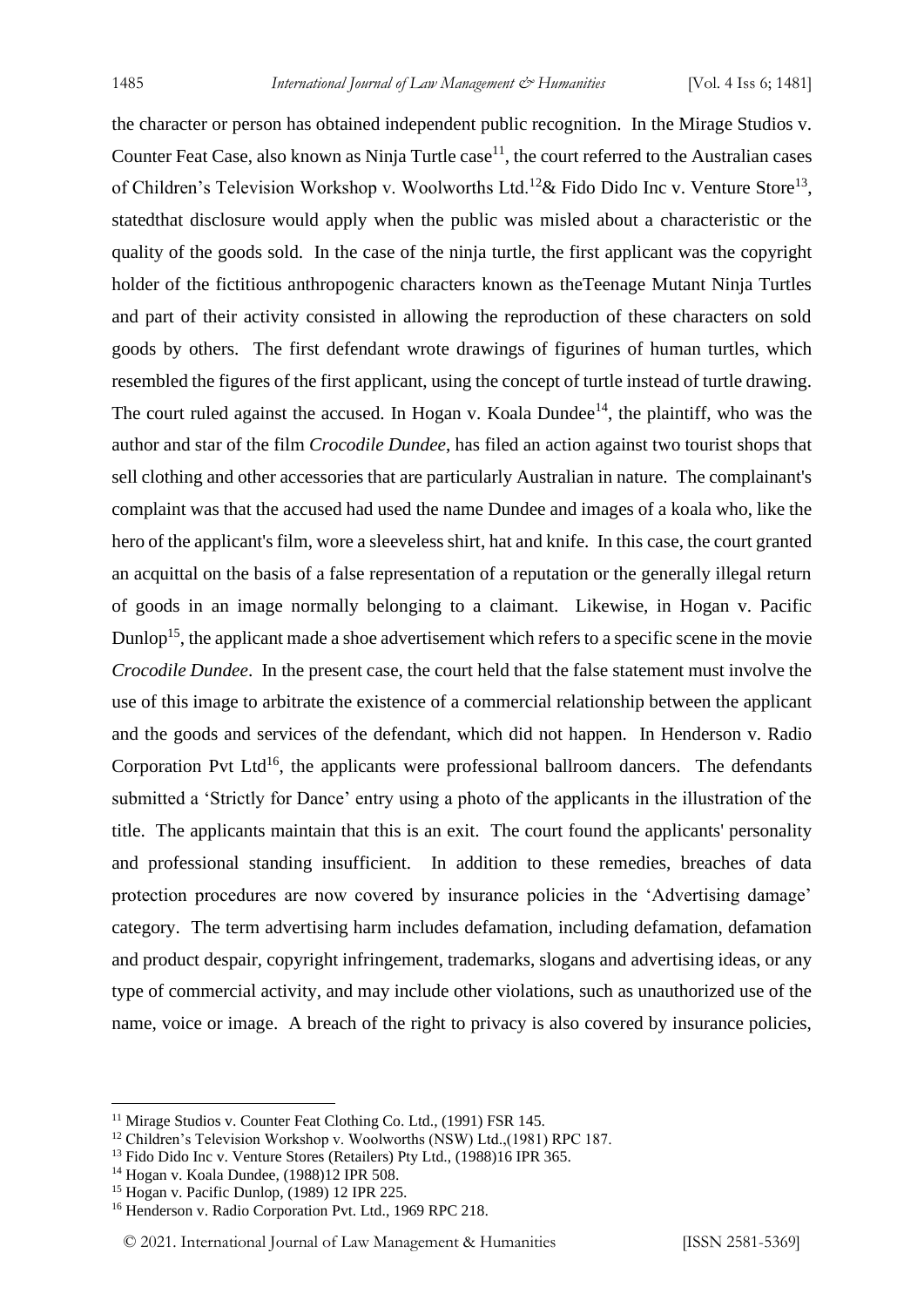such as advertising or personal injury.<sup>17</sup> In the United Kingdom, apart from civil obligations, a criminal offence for a person without proper consent is to do the following on a record that he knows or has reason to believe is an illegal registration:

- (i) Hire or sell
- (ii) Import into the UK except for private or domestic use
- (iii) Possess such recordings with intention to commit an infringing act or deal in such recordings in the course of business

It is also a criminal offence, if an artist gives the right or plays the recording in a public place if he knows or has reason to believe that he is violating the right to record.<sup>18</sup>

#### **MORAL/PERSONALITY RIGHTS**

A person is recognized by his personality. Through the construction of a person's personality, a person builds himself and his predictable behavior in society. Each personality affects society differently depending on the respective strengths of the individual. These personality rights are also justified by the metaphysical notion of property of Hegel, who says that the attribute of a person is an extension of his personality. Similarly, an individual's influences to the society are also an extension of his personality.<sup>19</sup> In a case Tolley v. Fry<sup>20</sup> there was controversy relating to the use of a picture of a popular golf player to advertise Cadbury chocolates. The plaintiff alleged that the defendants appeared to have consented to appear in the advertisement for consideration or remuneration and that; as a result, he had abused his reputation as a golfer for advertising purposes. The court found that the accused's conduct was likely to cause defamation and damage. However, this situation has radically changed today, with celebrities claiming paradoxical rights, the right to privacy and the right to publicity.

### **PRIVACY RIGHTS**

The doctrine of Warren and Brandeis' privacy has played a key role in shaping celebrity rights. They opined that the basic concept of personal freedom extended to every person's right to be let alone.<sup>21</sup> People usually personalize the stars and become interested in every personal aspect of their lives. On the other hand, celebrities try to control their personal data, because

<sup>17</sup> R.S. Gibson, *California and International celebrity and employee invasion of privacy*, http://www.hg.org/article.asp?id=7567.

<sup>18</sup> Hart, Linda Fazzani& Clark, *Palgrave Law Masters: Intellectual Property Law*, 4th edn, Palgrave MacMillan, Hampshire England, 2006.

<sup>19</sup> A. Datta, *Celebrity rights: A legal overview*, http://www.goforthelaw.com/articles/fromlawstu/article31.html. <sup>20</sup> Tolley v Fry,  $(1931)$  1 All ER Rep 131.

<sup>21</sup> Louis Brandeis & Warren Samuel, *The right to privacy, Havard Law Review*, 4(5) (1890),

http://groups.csail.mit.edu/mac/classes/6.805/articles/privacy/Privacy\_brand\_warr2.html.

<sup>© 2021.</sup> International Journal of [Law Management & Humanities](https://www.ijlmh.com/) [ISSN 2581-5369]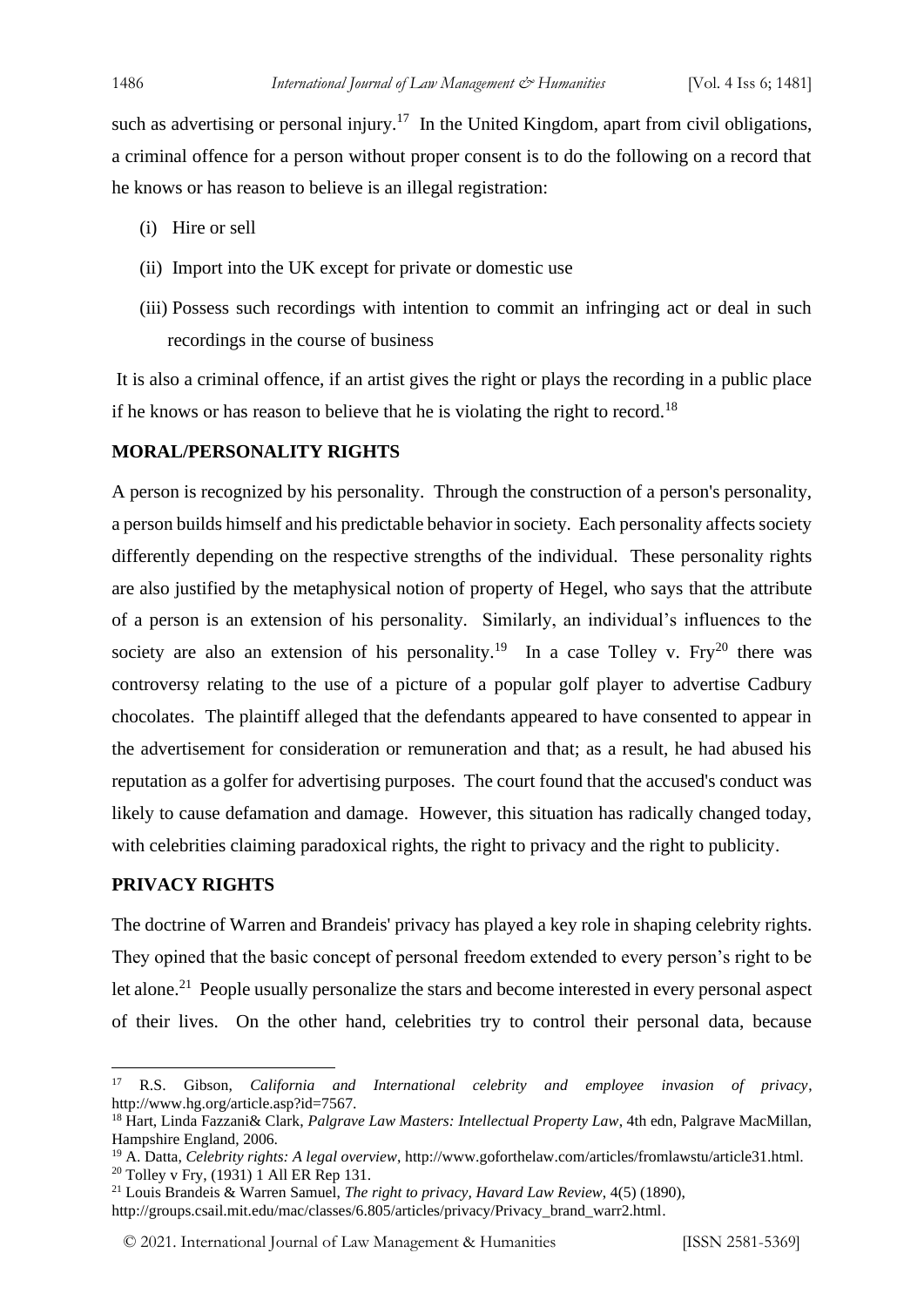disclosing them can embarrass or humiliate them, which create a sense of uncertainty. In Cohen v. Herbal concepts  $Inc^{22}$ , the photograph of the applicant and her daughter was used on the label of the cosmetic product without their consent. The defendant claimed that the faces of these two people were not recognizable in the picture. The court accepted the applicant's testimony and awarded her compensation in recognition of her data protection rights. In another case, Barber v. Times  $Inc^{23}$ , a photographer photographed Dorothy Barber during her delivery. Ms. Barber launched a lawsuit for invasion of privacy against Time Inc because she had illegally and violently entered her hospital room and photographed her despite her protests. Ms Barber was successful and the court awarded damages. The court stated that the media may provide accurate information when disclosing the details of private matters, but at least occasionally they can be held liable for damages. There will be no defamation lawsuits where the media would tell the truth, but the media could still lose a similarly violated data protection lawsuit. In such cases, celebrities may take corrective action in the form of data breaches or claims for their right to privacy. Because celebrities have a popular image in society, people tend to personalize them as friends and become interested in every personal aspect of their lives, from personal problems in life to something as trivial as the clothes they wear. The cosmetics they use visit the places where they are. However, celebrities do not know the audience and therefore there is no natural exchange of information. That's why celebrities try to control their personal data, because disclosing this information can confuse and humble them and make them feel insecure. Various MMS scandals involving many celebrities have recently been very popular with the public. Among the most popular were the videos in which the tennis player Sania Mirza changing in the bathroom and video of Bollywood sensational Kareena Kapoor Khan from her past, where she went into intimate moments with her exboyfriend and Kabir Singh starrer Saheed Kapoor was published.<sup>24</sup> These films were extremely interesting among ordinary members of society, but extremely embarrassing, psychologically traumatic for these celebrities and made them feel uncertain about their actions, even in closed personal spaces. Even the Supreme Court found an Indian petition regarding the constitutional validity of section 499 of the IPC that the photo of Kareena-Saheed did not taste good. The Court also suggested the need to strike a balance between public interest and defamation, so that the freedom of expression of the newspaper does not extend beyond the limits.<sup>25</sup> According to Prosser, it can be argued that even press reports can be seen as a

<sup>22</sup> Cohen v. Herbal Concepts Inc (1984) 63 Ny.2d 379.

<sup>23</sup> Barber v Times Inc, 348 Mo. 1199 (Mo. 1942).

<sup>24</sup> Sex, lies and MMS: Bollywood talking, http://www.digihelp.com/pub/indian-mms-scandals.asp.

<sup>25</sup> *Kareena-Shahid photos not in good taste: SC*, http://www.tribuneindia.com/2004/20041218/nation.htm#3.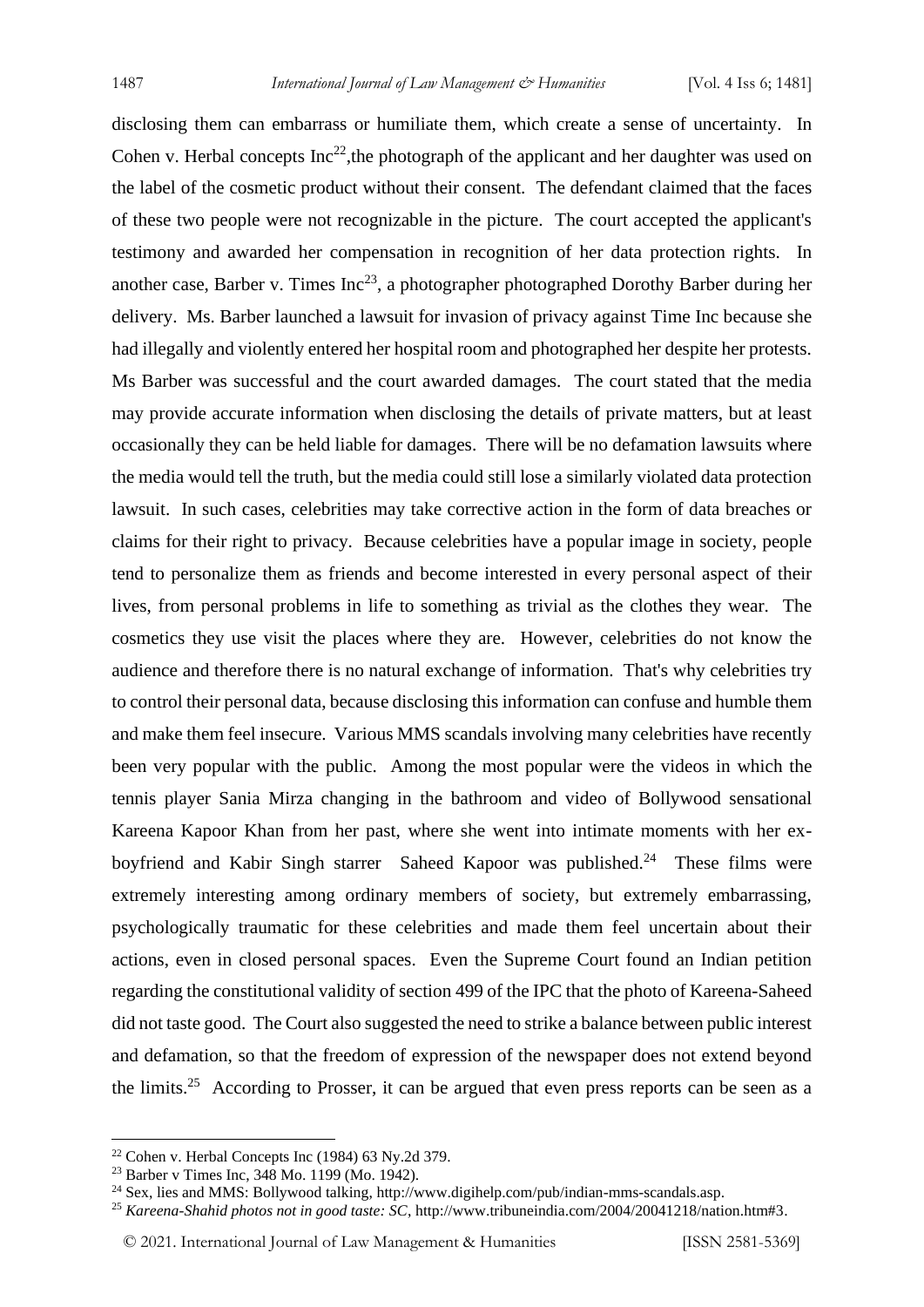breach of confidentiality if they are isolated from blocking or if a shameful private person has been publicly disclosed who may be offensive and sensible to sensitive individuals. In this case, defamation, and not protection by intellectual property rights, would, however, be the most effective way. Certainly, a serious violation of the personal life of celebrities is that everyone has the right to human rights.

In *Justice K. S. Puttaswamy (Retd.) v. Union of India<sup>26</sup>* the court viewed that "Every individual should have a right to be able to exercise control over his/her own life and image as portrayed to the world and to control commercial use of his/her identity. This also means that an individual may be permitted to prevent others from using his image, name and other aspects of his/her personal life and identity for commercial purposes without his/her consent". "Aside from the economic justifications for such a right, it is also justified as protecting individual autonomy and personal dignity. The right protects an individual's free, personal conception of the 'self.' The right of publicity implicates a person's interest in autonomous self-definition, which prevents others from interfering with the meanings and values that the public associates with her."

#### **PUBLICITY/MERCHANDISING RIGHTS**

The right to publish is not a trademark. It is not only one type of copyright and it is not only another type of data protection law. It is not one of these things, although it has some family resemblance to the three.<sup>27</sup> The right to publish is the inherent right of everyone to control the commercial use of their identity.<sup>28</sup> The merchandising rights or publicity rights are the rights to use the economic value of a person's name and reputation. To exercise this right, it must be established that fame is a form of goods. If someone uses a celebrity's fame to advertise their products, it is considered an unfair commercial practice, intellectual property embezzlement, or fraud. In Midler v. Ford Motor Co & Others<sup>29</sup>the advertising company wanted to use a Bette Midler song in an advertisement for Ford cars. The license for the song itself was available, but Ms. Midler refused the application for permission to use its version. The agency then contacted Ula Hedwig, a singer who had been a backup singer for Ms. Midler, and asked her to sing the song for a new recording with instructions to sound as much as possible Bette Midler's record. Ms. Midler continued when the advertisements were broadcast on television.

<sup>26</sup> (Civil) No 494 Of 2012

<sup>27</sup> Mccarthy J Thomas, *The Spring 1995 Horace S Manges Lecture: The Human Persona as Commercial Property: The Right of Publicity*, Columbia-VLA Journal of Law and the Arts, 19 (1995) 131.

<sup>28</sup> Keller Bruce, *Condemned to repeat the past: The reemergence of misappropriation and other common law theories of protection for intellectual property*, Harvard Journal of Law & Technology, 11 (2) (1998) 401. <sup>29</sup> Midler v. Ford Motor Co & others, (1988) 849 F.2d 460(9th Cir).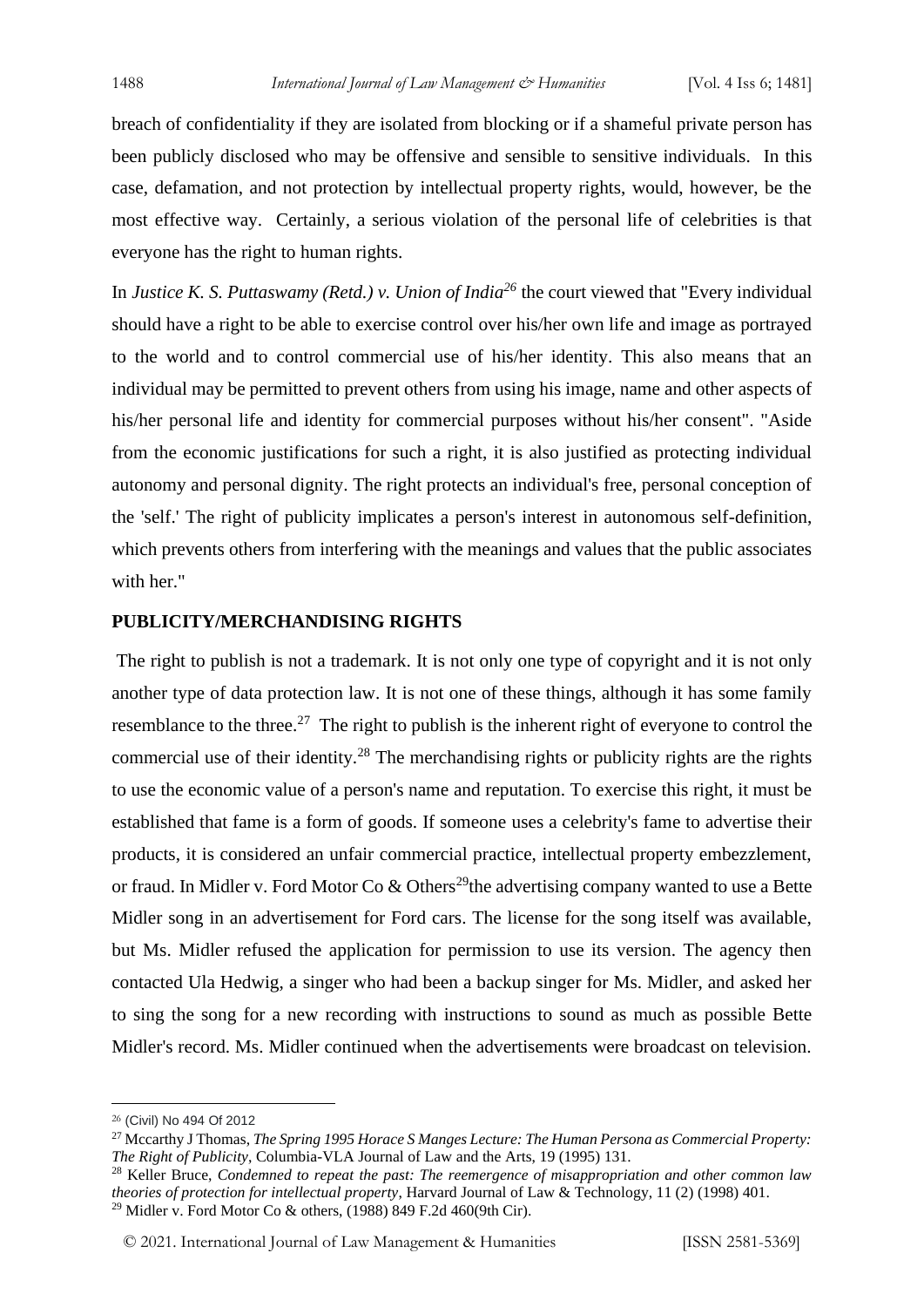The accused alleged that they did so in accordance with the Civil Code because they did not use Ms. Midler's name, voice, signature, photo, or likeness, but Ms. Midler Hedwig's voice. The court stated that the relevant article of the Civil Code did not repeal the common law on privacy and public relations, but argued that the right to public relations for living persons was also part of the property under consideration, that the right to public relations under general law prior to appropriation of the Properties of his identity is protected. The court also ruled that in these circumstances the defendants had clearly sought a trade association with an attribute of Midler's identity. The right to advertising therefore grants performing artists or other public figures exclusive control over the commercial exploitation of their names, similarities or other aspects of their personality. However, the laws related to celebrity's publicity or merchandising rights are still at a very young stage, especially in India. Although courts in different countries have taken different approaches to justify this right, no uniform justification has yet emerged. However, such a right differs from the right not to invade privacy or the right not to distort one's own personality. Before the sound and image recording process, a performer enjoyed the personality only in his interpretation, which included the right to advertising, the right to voice, the right to image and the right to image privacy. However, the inventions of recording technology helped improve performance, which led to the problem of bootlegging. In addition, thanks to the advancement of animation, it is now possible to create persuasive people, computer-generated doubles of artists or actors, including deceased movie stars. A real danger lies in the unauthorized imagery of celebrities and the subsequent digital manipulation to create new images and film sequences of the actor. The use of manipulated celebrity images on inappropriate websites has been a constant source of confusion and defamation. In addition, if someone uses the fame of a celebrity to promote their products, it would be called unfair commercial practice, diversion of the celebrity's intellectual property, disappearance act, etc. Advertising law is also a form of intellectual property. This can be justified by the LockeanLabour theory which states that an object created by the work and ability of an individual belongs to that individual and that individual has the right to exploit the object created by him for any lucrative purpose that tastes. Similarly, according to this theory, one can say that the fame and popularity that a celebrity has created is his property, because he has put in enough work, conscious efforts, time and abilities to collect such an image and popularity in society.Therefore, the celebrity has complete freedom to exploit their image for commercial benefit and to prevent others from doing so. It would be very unfair if someone else could exploit this fame or popularity to reap benefits that would suit them instead of celebrity. In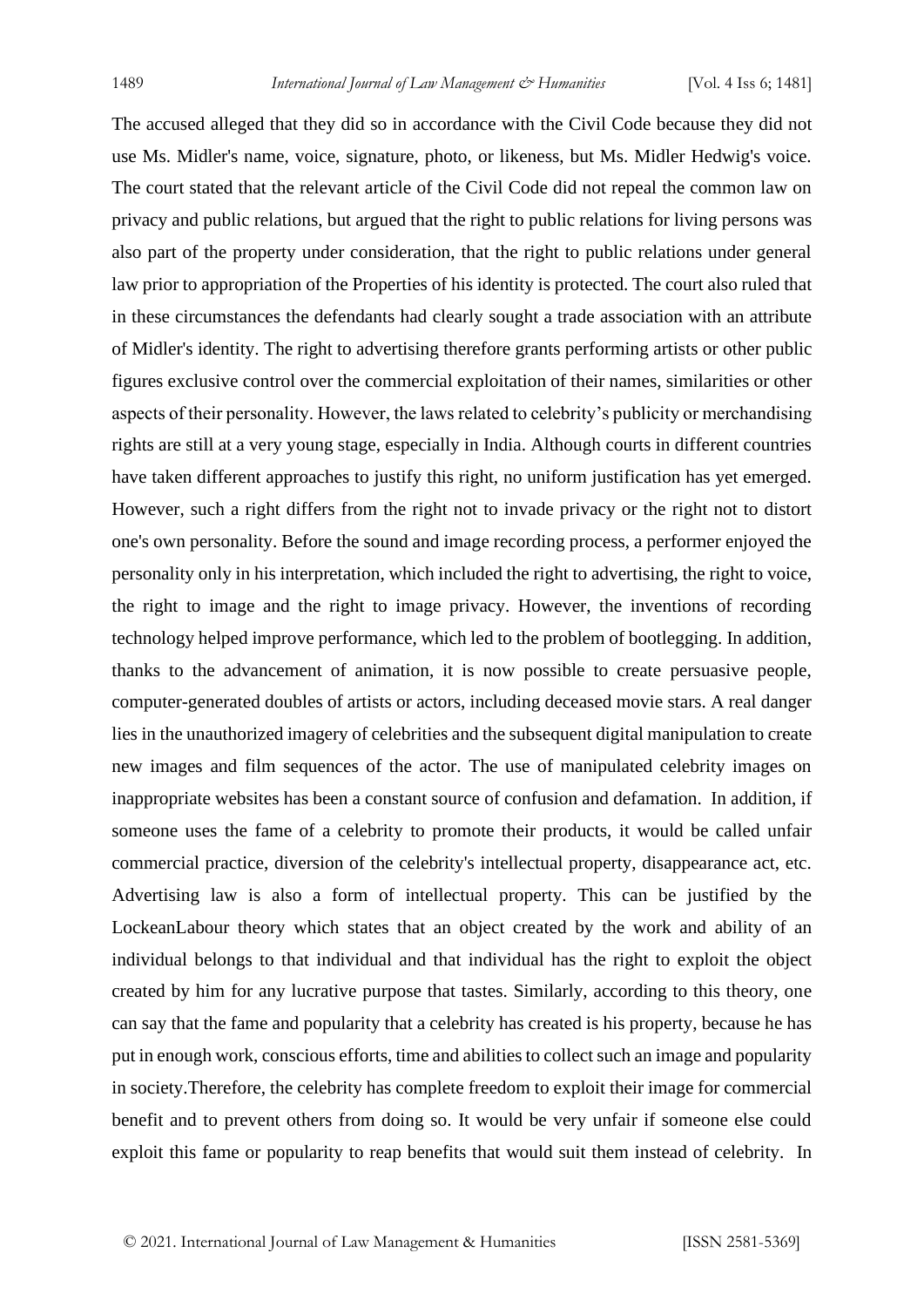Edison v Edison PolyformMfg  $Co^{30}$  The court held that if a man's name is his property, there is no reason not to understand that the distribution of one's property is his property as well as the material benefit that can be gained from it. The cases of such cases in the media world are very common. In the Da Club, the 50 cent real name Curtis Jackson popular rapper accused Gary Barbera Enterprises of posting ads in Philadelphia, Pennsylvania, newspapers promoting his company with an image of the rapper and the words as 'Just like 50 says!' near a Dodge Magnum, according to the music site AllHipHop.com. 50 Cent, insisted he did not allow his image to be used in commercials.<sup>31</sup> The law in this regard, i.e. the celebrity advertising / marketing rights, is not yet sufficiently developed, especially in India. Courts in several foreign countries have adopted a different approach to justify this right and a uniform justification has not yet been crystallized. Therefore, the authors would endeavor to analyze this particular celebrity right and try to offer suggestions for emerging issues.<sup>32</sup> Every celebrity must have proprietary rights to their fame and popularity in society because they put time, effort, talent and finances to become popular. It is also in line with the working of Locke's labour theory property. Therefore, the celebrity has the absolute right of publicity. The concept of the right to publicity, as a right to control the commercial value of the identity, was introduced by Nimmer and William Prosser established it on a solid basis, which identified four types of rights associated with a person are as follow:

- (i) Intrusion upon one's seclusion or solitude
- (ii) Public disclosure of embarrassing private facts
- (iii) Publicity which places one in false light $33$
- (iv) Appropriation of one's name for the defendant's advantage<sup>34</sup>

#### **V. FEATURES AND CONSEQUENCE OF THE RIGHT TO PUBLICITY**

In case Douglas v. Hello! Ltd<sup>35</sup>, wherein a famous actors have authorized OK Magazine to film their weddings and publish them in their magazines. However, another HELLO magazine penetrated and took photos in an unauthorized manner and published them in its magazine. The court defined the right of publicity as the exclusive right of a celebrity to benefit from the use of the reputation and reputation of a business. Therefore, this right is different from the right

<sup>30</sup> Edison v Edison PolyformMfg Co, (2005) 5 SCC (J) 5.

<sup>31</sup> Warren Samuel and Brandies Louis, *The right to privacy*, Harvard Law Review, (4) (1890) 193.

<sup>32</sup> Jenifer Hill v NCAA, 865 P2d 633.

<sup>&</sup>lt;sup>33</sup> SubhasiniNarasimham&Thriyambak J Kannan, Right of publicity: Is it encompassed in the right to privacy, http://www.ebc-india.com/lawyer/articles/2005\_5\_5.htm.

<sup>34</sup> Douglas v. Hello!Ltd, (2001) 2 All ER 289.

<sup>35</sup> Supra note 71, pg. 48.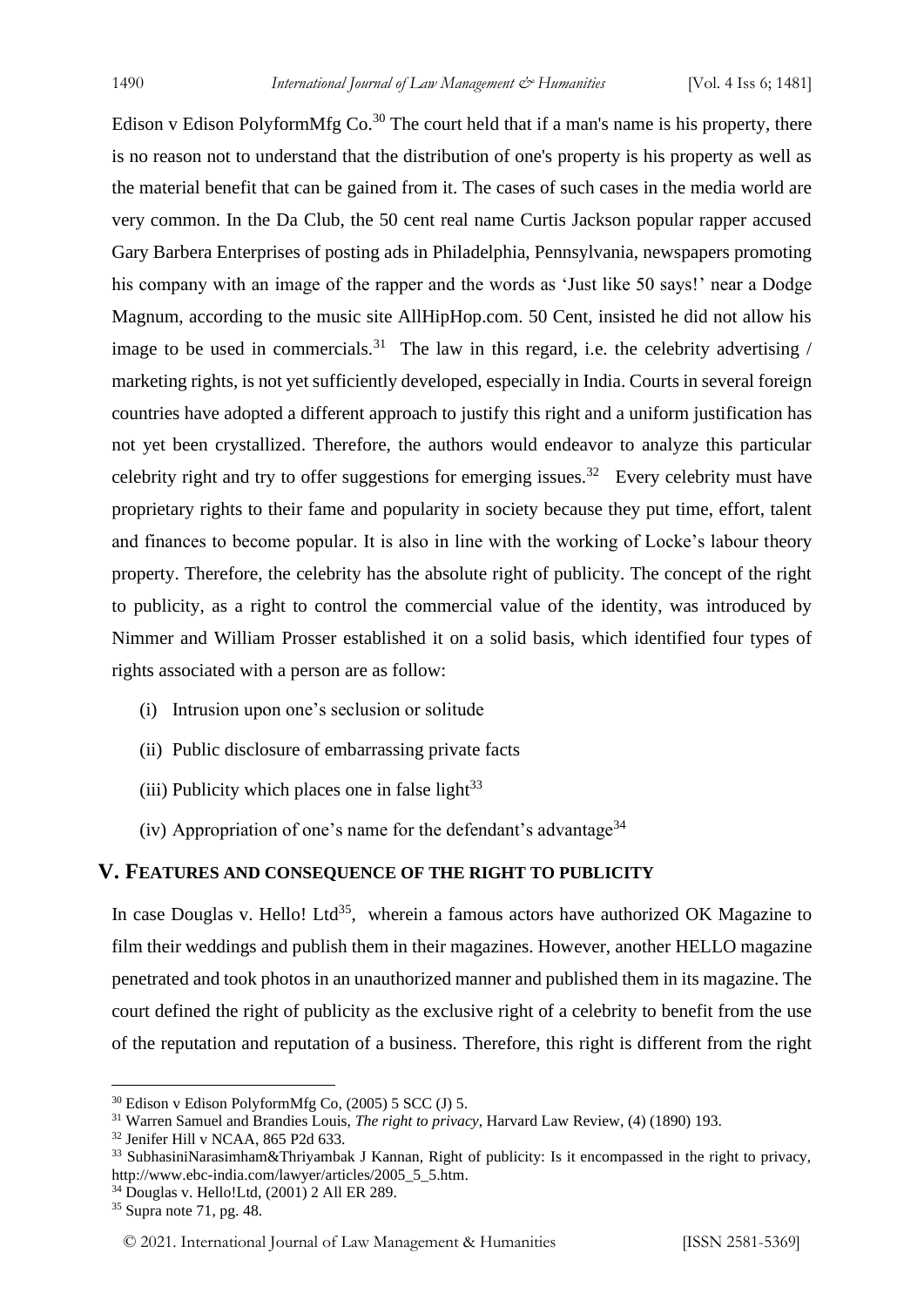against invasion of privacy and the right against the adverse portrayal of one's personality. In other words, the moral right of celebrities to their personality. In addition, the court held that damage to personal reputation or violations of the right to privacy were generally not understood as a form of economic or financial loss. In Associated Publishers v.K. Bashyam Alias 'Arya' and ors.<sup>36</sup> the question before the court was whether a portrait of Mahatma Gandhi, which was made by combining two photos of Mahatma Gandhi, constituted a copyright infringement. The court held that this did not constitute a copyright infringement because of the skill and effort required to produce a photo that incorporated a portion of the other two photos. However, in a sense, the plaintiff will suffer losses because his reputation as a product that has been exploited through licensing and transfer will be less valuable. Therefore, the right to publicity refers to intangible or intangible damage and property of intangible assets. It has the form of property rights, not the right to damage. The importance of recognizing this right in favor of the celebrity is to assure them of a form of intellectual property that is not intended to protect them from harm, but to assure them of some financial benefits that will be obtained through the use of the property, and this is generally considered justified as a reward or incentive for the plaintiff's work in creating intellectual property. In addition, the law is important because it is assignable and licensed to players in the media world to obtain commercial benefits. Thirdly, the right to publicity is therefore hereditary, Celebrity descendants can also take advantage of the popularity that the celebrity has created during their lifetime. Fourth, avoid unfair enrichment and misleading commercial practices. That is why this right to publicity is a negative right, meaning that only a certain group can reap the benefits and the rest cannot use celebrity status. These protect the public against deception, but only protect the celebrity to the extent that the person does not want his name to be used to mislead the public.<sup>37</sup> In the US, The general test applied is the commercial aspect v. Public interest, which means that if the importance of the digitally modified photo, is primarily to be found in its social utility as a work of art, it would be protected by the first amendment.<sup>38</sup> The society has the following benefits in recognition of the right of publicity:

(i) Today, publicity involves huge amounts of money and the public image of a celebrity is of great value. Recognizing this valuable property as property would mean that it would be taxed as a capital asset, just like any other intellectual property.<sup>39</sup>

<sup>36</sup> Associated Publishers v. K. Bashyam Alias 'Arya' and ors., AIR 1961 Mad 114.

<sup>37</sup> Suvrajyoti Gupta, *Digital alteration of photographs & intellectual property right*, Journal of Intellectual Property Rights, 2005.

<sup>38</sup> Hoepker v Kruger, 200 F Supp 2d 340 (S D N Y 2002).

<sup>39</sup> Zacchini v Scripps Howard Broadcasting Co, 433 US 562, 576 (1976).